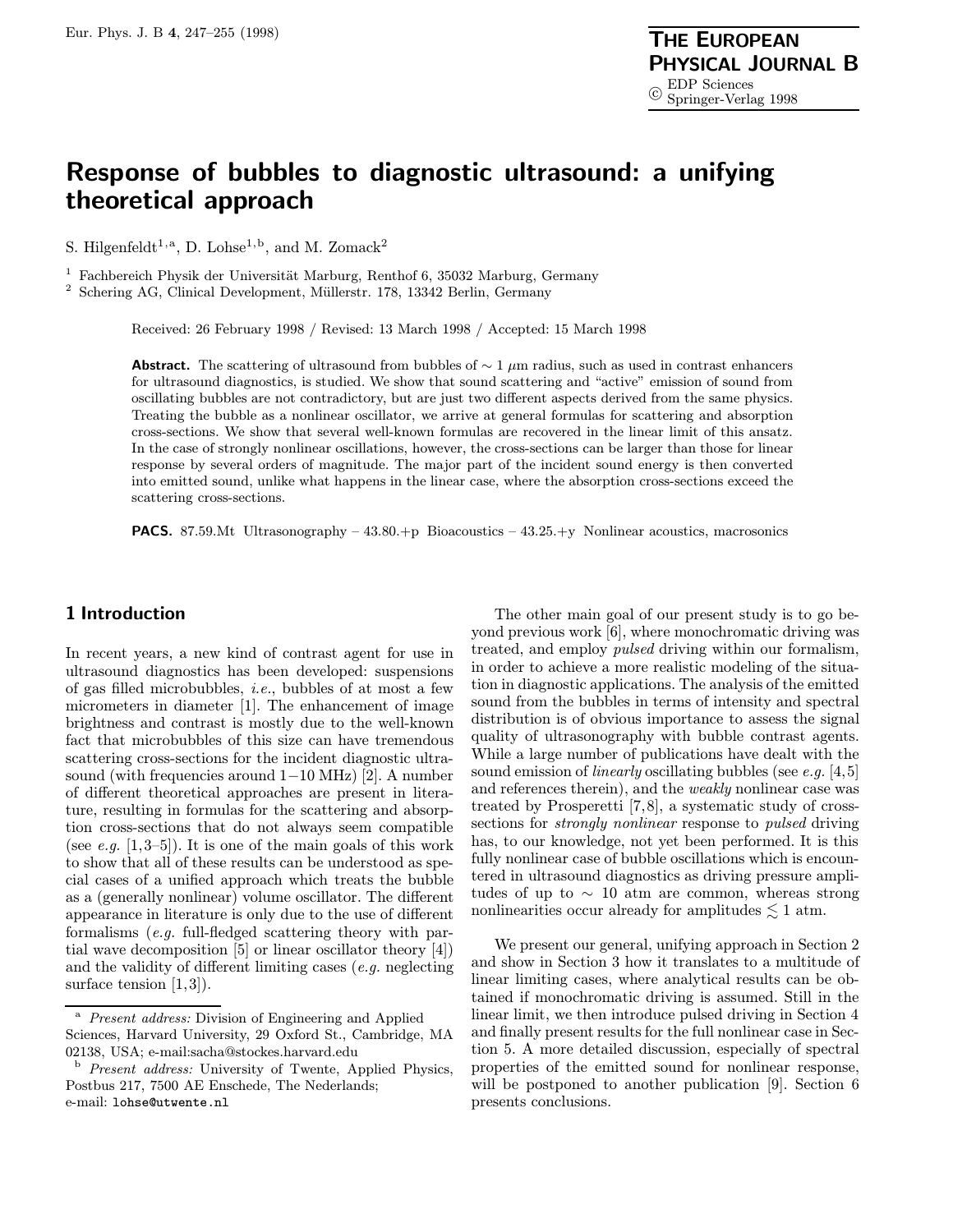## 2.1 Emitted sound pressure

We want to evaluate the pressure of emitted sound  $P_s(r,t)$ from a body capable of volume oscillations  $(i.e., a bubble)$ driven by an incident pressure wave  $P(t)$ . First, we notice that there are two contributions to  $P_s(r,t)$ :

- (i) the active emission of sound, caused by the change of volume of the body, and;
- (ii) the passive contribution due to the mere presence of the (maybe non-oscillating) body in the incident field.

Thus, we can write

$$
P_s(r,t) = P_s^a(r,t) + P_s^p(r,t).
$$
 (1)

For a body of volume  $V_b(t)$  which is much smaller than the wavelength of the incident sound, the pressure  $P_s^a(r,t)$  of actively emitted sound is given to leading order by [3,10]

$$
P_s^a(r,t) = \frac{\rho_l}{4\pi r} \frac{d^2 V_b}{dt^2}.
$$
\n<sup>(2)</sup>

Here,  $\rho_l$  is the liquid density and we have adopted a spherical coordinate system with radius  $r$ . There is no angular dependence because we have assumed the long wavelength limit (S wave scattering). For a spherical bubble with radius dynamics  $R(t)$ , (2) easily translates to

$$
P_s^a(r,t) = \rho_l \frac{R(t)}{r} \left( 2\dot{R}(t)^2 + R(t)\ddot{R}(t) \right) = \frac{1}{r} q_s^a(t) , \quad (3)
$$

where we have introduced  $q_s^a(t) \equiv r P_s^a(r, t)$ , thus separating the trivial (geometrical)  $1/r$  spatial dependence of the radiation from the time-dependent part.

The second term  $P_s^p(r,t)$  in (1) is the pressure of passively emitted sound due to the mere presence of the body. It arises from the perturbation of the density field in water: if the body was not present, the incident sound wave could induce density changes in the volume of liquid occupied by the body. As this cannot happen, the situation is equivalent to having an oscillator that compensates the effects of the sound wave; this oscillator has a (virtual) volume change

$$
\frac{dV}{dt} = V_0 \frac{d\rho_l/dt}{\rho_l},\qquad(4)
$$

with the (now constant) volume  $V_0$  of the body, see [3]. For a sound wave  $P(t)$ , we have  $dP/d\rho_l = c_l^2$ , where the derivative is taken at constant entropy. Then, in analogy to (2), replacing  $V_b$  by V and inserting  $V_0 = 4\pi R^3/3$ , we get the leading order pressure change due to the passive reaction to the sound wave

$$
P_s^p(r,t) = \frac{1}{3rc_l^2} R^3(t)\ddot{P}(t) = \frac{1}{r}q_s^p(t) ,\qquad (5)
$$

where  $c_l$  is the speed of sound in the liquid. Note again that we are in the limit  $R(t) \ll \lambda$ , where  $\lambda$  is the wavelength of incident sound. Therefore, the driving pressure  $P(t)$  can be treated as spatially uniform, *i.e.*, the pressure experienced by the bubble does not vary over its size. In analogy to (3), we have defined the quantity  $q_s^p(t)$ .

#### 2.2 Bubble oscillation

To evaluate (3) or (5), we need a formula for  $R(t)$ . The oscillatory behavior of the radius  $R$  of a gas bubble in a liquid is well described by the Rayleigh-Plesset equation [11,10]. Many variants of this equation have been presented (see e.g.  $[12-18]$ ); the following form has proved to be robust and close to experiment even in situations of massively nonlinear bubble behavior, as e.g. in sonoluminescence experiments [19]:

$$
R\ddot{R} + \frac{3}{2}\dot{R}^{2} = \frac{1}{\rho_{l}}(p(R, t) - P(t) - P_{0}) + \frac{R}{\rho_{l}c_{l}}\frac{d}{dt}p(R, t) - 4\nu_{l}\frac{\dot{R}}{R} - \frac{2\zeta}{\rho_{l}R}.
$$
 (6)

We have introduced the liquid viscosity  $\nu_l$  and surface tension  $\zeta$  here, as well as the ambient pressure  $P_0$  taken to be 1 atm in this work. All liquid parameters assume the values of water, except for  $\nu_l$ , which is multiplied by three to mimic the viscosity of blood [20].  $p(R, t)$  stands for the gas pressure inside the bubble and is modeled by a polytropic process equation with van der Waals hard core and parameters for air. The polytropic exponent is taken to be one, because bubbles of the sizes we treat here  $(∼ 1 μm)$  are smaller than the thermal diffusion length on the time scales of the oscillation, and can therefore be regarded as isothermal [21,22].

## 2.3 Scattering cross-sections

In general, the scattering cross-section  $\sigma_{sc}$  is related to the incident intensity (energy/area/time)  $I_{inc}$  and the scattered power  $W_{sc}$  (energy/time) via

$$
W_{sc} = \sigma_{sc} I_{inc} \,, \tag{7}
$$

and has thus the dimensions of an area.  $I_{inc}$  is determined by the incident pressure wave  $P(t)$ , namely (see, e.g., [3], §65)

$$
I_{inc} = \frac{1}{\rho_l c_l} \langle P^2(t) \rangle_t \tag{8}
$$

and  $W_{sc}$  follows from  $P_s(r, t)$  through

$$
W_{sc} = \frac{4\pi}{\rho_l c_l} \langle r^2 P_s^2(r, t) \rangle_t = \frac{4\pi}{\rho_l c_l} \langle q_s^2(t) \rangle_t. \tag{9}
$$

Here,  $\langle \cdot \rangle_t$  denotes a time mean; we have exploited the virial theorem to express intensities and powers solely in terms of pressures (the "potential" part of the energy of the wave). The integral

$$
E_{sc} = \frac{4\pi}{\rho_l c_l} \int_0^{\tau} q_s^2(t) dt
$$
 (10)

gives the total scattered energy over a time span  $\tau$  (e.g. the duration of an incident sound pulse).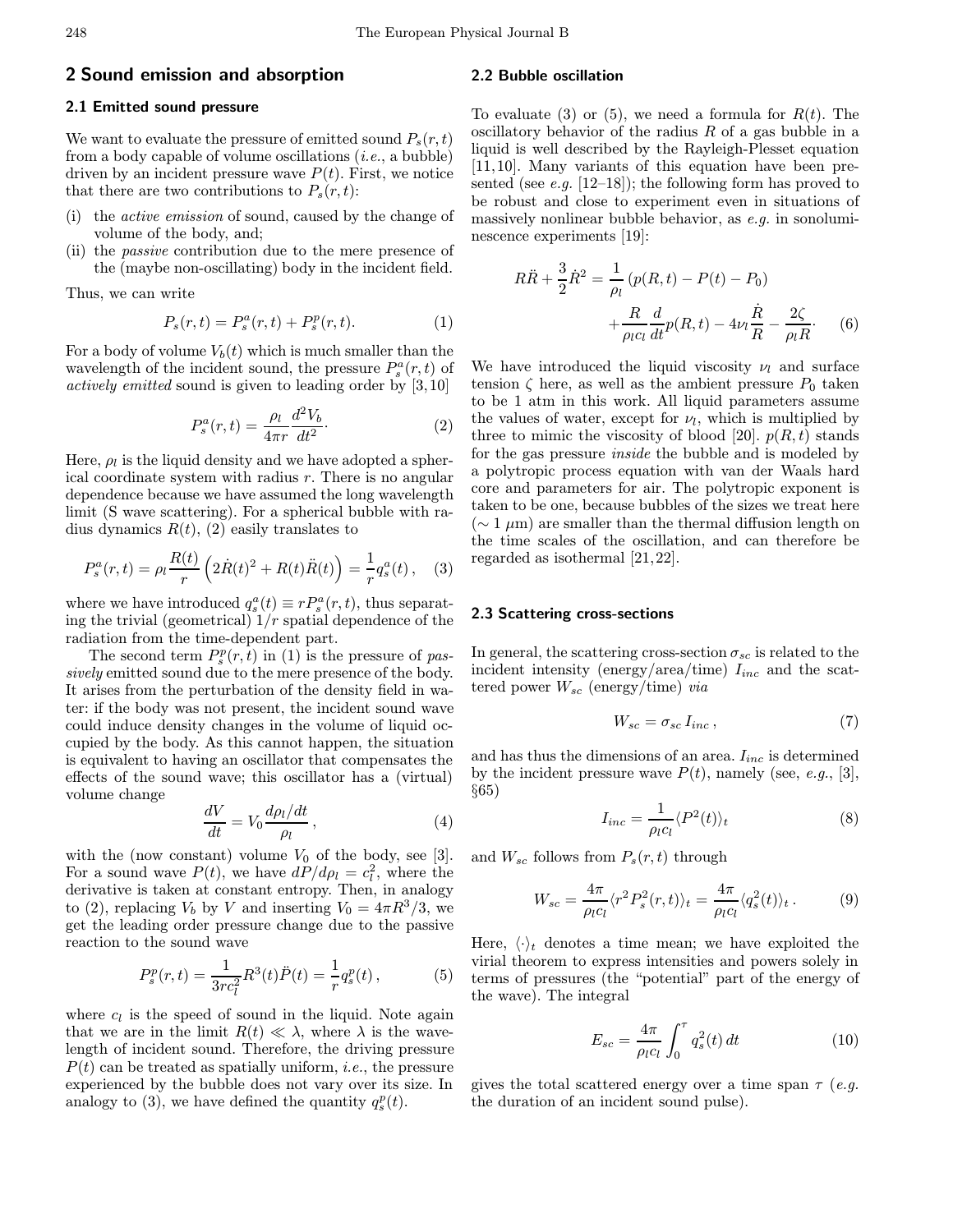From these definitions, it is clear that the general formula for the scattering cross-section is

$$
\sigma_{sc} = \frac{4\pi}{\langle P^2(t)\rangle_t} \langle q_s^2(t)\rangle_t = \frac{4\pi}{\langle P^2(t)\rangle_t} \langle [q_s^a(t) + q_s^p(t)]^2 \rangle_t \,. \tag{11}
$$

We notice that the active and passive parts interfere. It is therefore, strictly speaking, wrong to divide  $\sigma_{sc}$  into an active and a passive part, as it is sometimes done in literature. Nevertheless, it will be shown below that in the case of diagnostic bubbles the total scattering crosssection is almost exclusively due to the active part  $P_s^a$  of (1), while the passive contribution can safely be neglected.

There are other possible contributions to  $P_s(r,t)$ , e.g. direct or indirect results of bubble shape oscillations. These are not analyzed here because perfect sphericity is assumed. Also, there is a contribution if the bubble (or the body in general) can be translated as a whole by the incident sound. This term is orthogonal to those treated above (i.e., the interference terms vanish) and results in a well-defined additional scattering cross-section (cf. [3] §78 or [1]) with a characteristic angular dependence. As it is (for the case of a gas bubble in a liquid) always of the same order of magnitude as the passive contribution, and is therefore equally negligible, we do not treat it here in detail. Finally, if two or more bubbles come close to each other, they will change the emitted sound field either by direct secondary scattering or indirectly by modifying their modes of oscillation (e.g. via secondary Bjerknes forces [23,24]). We will not try to incorporate these effects, but restrict ourselves to the case of a single bubble.

#### 2.4 Absorption cross-section

We have so far regarded the scattering cross-section as an indicator of the acoustic energy deflected by the scatterer. Likewise, the absorption cross-section  $\sigma^\nu_{abs}$  stands for the energy loss induced by the viscous term in the RP equation (6). In this case the energy is directly converted into heat and will, in general, be of little use to the experimenter, whereas the scattered sound can be detected much more easily. Nevertheless,  $\sigma_{abs}^{\nu}$  is important in order to assess the energy balance of the scattering process. The liquid viscosity exerts a stress

$$
p_{vis} = \frac{4\nu_l \rho_l \dot{R}}{R} \tag{12}
$$

over the bubble surface of size  $A = 4\pi R^2$  (this can be read off directly from the RP equation). As the bubble wall moves with velocity  $\dot{R}$ , the dissipated power is

$$
W_{dis}^{\nu} = p_{vis} A \dot{R} = 16\pi \nu_l \rho_l R \dot{R}^2. \qquad (13)
$$

The absorption cross-section is determined in analogy to  $\sigma_{sc}$  via

$$
W_{dis}^{\nu} = \sigma_{abs}^{\nu} I_{inc} \,. \tag{14}
$$

## 3 Small driving: the linear case

The formulas given in the previous sections can be applied to all cases of bubble motion and subsequent sound emission. For small driving, they reduce to the linear case and almost all quantities can be calculated analytically. First of all, the RP equation can be linearized: we set  $R(t) = R_0(1 + x(t))$  ( $R_0$  is the radius of the undriven bubble under ambient conditions) and get

$$
\ddot{x} + 2\gamma \dot{x} + \omega_0^2 x = \frac{P(t)}{\rho_l R_0^2} \tag{15}
$$

with the viscous damping constant  $\gamma = \frac{2\nu_l}{R_0^2}$ and the bub-

ble eigenfrequency

$$
\omega_0^2 = \frac{3\kappa_g P_0}{\rho_l R_0^2} + \frac{4\zeta}{\rho_l R_0^3}.
$$
\n(16)

This latter quantity consists of two distinct terms, the first due to the gas pressure  $p(R, t)$ , and the second governed by surface tension  $\zeta$ . For  $p(R, t)$ , a polytropic ideal gas formula was chosen. While it is advisable to employ a more elaborate formula (e.g. a van der Waals gas with hard core) if the bubble oscillation is violent, the ideal gas is a very good approximation in the linear limit. The polytropic exponent  $\kappa_g$  measures the gas compressibility  $(p(R, t) \propto \rho_g^{\kappa_g})$ ; it is 1 for isothermal behavior and equal to the adiabatic exponent for adiabatic behavior of an ideal gas (e.g.  $7/5$  for air). In deriving equation (15), we note that effects of thermal damping are neglected (as they have not been present in (6), either), and also radiation damping (caused in (6) by the term involving  $c_l$ ) is not present. Both of these damping effects are very small in the parameter range of our interest; thus,  $\gamma$  only contains viscous damping contributions.

To get explicit solutions, let us assume monochromatic driving  $P(t) = P_a \cos \omega_d t$  in (15).  $P_a$  is the driving pressure amplitude,  $\omega_d = 2\pi f_d$  the angular driving frequency. This yields

$$
x(t) = \varepsilon \cos(\omega_d t + \delta) \tag{17}
$$

with the amplitude

$$
\varepsilon = -\frac{P_a}{\rho_l R_0^2} \frac{1}{\sqrt{(\omega_0^2 - \omega_d^2)^2 + 4\gamma^2 \omega_d^2}},\tag{18}
$$

and the phase shift

$$
\delta = \arctan\left(\frac{2\gamma\omega_d}{\omega_d^2 - \omega_0^2}\right). \tag{19}
$$

Obviously, in the monochromatic case  $I_{inc} = \frac{P_a^2}{2\pi}$  $rac{a}{2\rho_l c_l}$ . With  $R(t)$  from  $x(t)$ , equations (3, 5, 11) we get

$$
\sigma_{sc}^{lin} = 4\pi R_0^2 \left\langle \left[ \frac{\sqrt{2}\omega_d^2 \cos(\omega_d t + \delta)}{\sqrt{(\omega_0^2 - \omega_d^2)^2 + 4\gamma^2 \omega_d^2}} - \frac{\sqrt{2}}{3c_l^2} R_0^2 \omega_d^2 \cos \omega_d t \right]^2 \right\rangle_t.
$$
\n(20)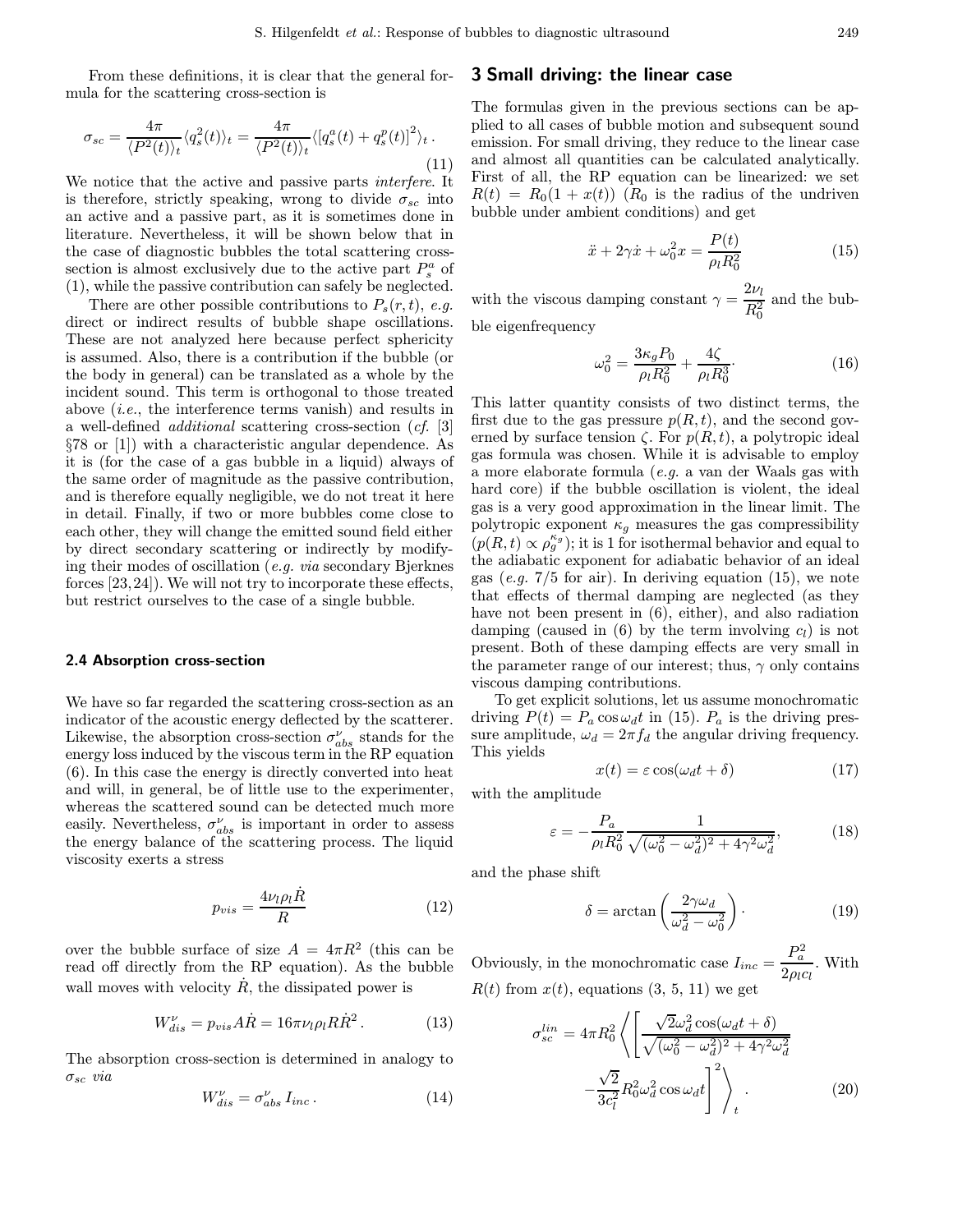

Fig. 1. Numerical computation (solid line) and scaling behaviors of the normalized scattering cross-section for bubbles driven with a monochromatic 50 kHz sound wave at small drive amplitudes (linear case). We chose a representation similar to that of Nishi [5], displaying  $\sigma_{sc}$  divided by the geometrical cross-section  $\pi R_0^2$  on a double logarithmic plot. To the right of the resonance peak (for large  $R_0$ ),  $\sigma_{sc}/(\pi R_0^2)$  relaxes to 4 (dot-dashed line). In the opposite limit of small  $R_0$ , it scales  $\propto R_0^4$  (dashed) for an interval, but becomes steeper again for very small  $R_0$ , reaching an asymptote  $\propto R_0^6$  (long dashed). These scaling laws correspond to the  $R_0^6$  and  $R_0^8$  behaviors of the unnormalized  $\sigma_{sc}$ , respectively (*cf.* Eqs. (23, 24)).

Note that  $\sigma_{sc}^{lin}$  does not depend on the absolute size of  $P_a$ , as long as the oscillation stays linear. Fortunately, in all cases of interest to bubble ultrasound diagnostics, i.e., for frequencies in the MHz range and  $R_0$  between a few tenths of a micron and a few microns, the second (passive) term of this formula is negligible compared to the first (active) part. We will show in detail below that the dominance of the active emission is so overwhelming that the relative errors in neglecting the passive contribution never exceed 0.25% in the parameter range of this study. Dropping the passive term, we get the considerably simplified expression (reproducing results presented e.g. in Leighton [4] in Sect. 4.1)

$$
\sigma_{sc}^{lin} \approx 4\pi R_0^2 \frac{\omega_d^4}{(\omega_0^2 - \omega_d^2)^2 + 4\gamma^2 \omega_d^2}.
$$
\n(21)

This formula can also be translated into the S wave scattering limit of the complete scattering analysis by Nishi [5]. In equation (47) of that work, there are additional contributions to  $\gamma$  due to thermal and radiation damping, as well as modifications involving the stiffness of the bubble. In certain limiting cases, (21) gets further simplified. Moreover, a rich variety of scaling behaviors, especially in  $R_0$ , can be found. The richness (as compared to "ordinary" linear oscillators) is due to the fact that in (15), the damping, driving frequency and dimensionless driving all depend on  $R_0$ . In Figure 1  $\sigma_{sc}^{lin}$  is presented for a 50 kHz-driven bubble, a frequency chosen such that most of the limiting cases treated in the following subsections can be illustrated by the graph. Note that all cross-section graphs in this work were computed with the full numerical formulas presented in Section 2.

## 3.1 Small bubbles: dominance of gas pressure or surface tension

For small bubbles (such that  $\omega_0 \gg \omega_d$ ) the denominator of the active contribution in (20) simplifies to  $\omega_0^2$ . It is crucial here to verify which of the two contributions to  $\omega_0$ in (16) is dominant. If surface tension is very small (and  $R_0$  is not extremely tiny),  $\omega_0$  will be governed by the first term, i.e., the one due to the internal gas pressure. With the polytropic ansatz, we can use  $c_g^2 = \kappa_g P_0 / \rho_g$  for the speed of sound in the gas  $c_g$  and from (20) the limiting behavior for small  $R_0$  is then

$$
\sigma_{sc}^{lin} \rightarrow \frac{4\pi}{9} \frac{R_0^6 \omega_d^4}{c_l^4} \left(1 - \frac{K_g}{K_l}\right)^2 \tag{22}
$$

with the compressibilities  $K_i = 1/(\rho_i c_i^2)$  for the bubble interior  $(i = g)$  and exterior  $(i = l)$ . This reproduces the equations presented e.g. by Landau [3] §78, deJong [25] or Meerbaum in Nanda/Schlief [1] (apart from the translational contribution mentioned in Sect. 2.3 above). Note that in the case of gas bubbles in a liquid,  $K_g$  will be much greater than  $K_l$ , so that to very good approximation

$$
\sigma_{sc}^{lin} \rightarrow \frac{4\pi}{9} \frac{R_0^6 \omega_d^4}{c_l^4} \left(\frac{K_g}{K_l}\right)^2 \tag{23}
$$

and the dominance of the active scattering is again confirmed. In fact, as for typical materials  $\rho_l \approx 1000 \rho_g$  and  $c_l \approx 5c_g$ , the active emission can surmount what would be expected from a purely passive scatterer by more than eight orders of magnitude! This is why oscillating bubbles are so much superior to (completely passive) hard spheres in terms of ultrasound scattering capability. In Figure 1 there is indeed a region where the  $\propto R_0^6$  behavior of  $\sigma_{sc}^{lin}$ is observed. Note, however, that the validity of equations (22, 23) for bubbles is limited, especially as surface tension is explicitly neglected.

If surface tension is taken into account and the parameters for water are inserted into (16), we see that for  $R_0 \leq 0.96$  µm the surface tension term dominates  $\omega_0$ , so that  $\omega_0^2 \rightarrow 4\zeta/\rho_l R_0^3$ . As a consequence, the active scattering cross-section will acquire a different limit, namely

$$
\sigma_{sc}^{lin} \rightarrow \frac{\pi R_0^8 \omega_d^4 \rho_l^2}{4\zeta^2}.
$$
\n(24)

The steeper  $\propto R_0^8$  behavior takes over in Figure 1 for very small bubbles, as expected. As the passive contributions scale like  $R_0^6$ , there has to be a (small) radius where the latter become dominant. This radius is easily calculated to be

$$
R_0^p = \frac{4\zeta}{3\rho_l c_l^2},\tag{25}
$$

which, for the material constants of the water/air (blood/air) system, is  $\approx 4.4 \times 10^{-11}$  m, *i.e.*, on a subatomic scale which is not described by the physics discussed here.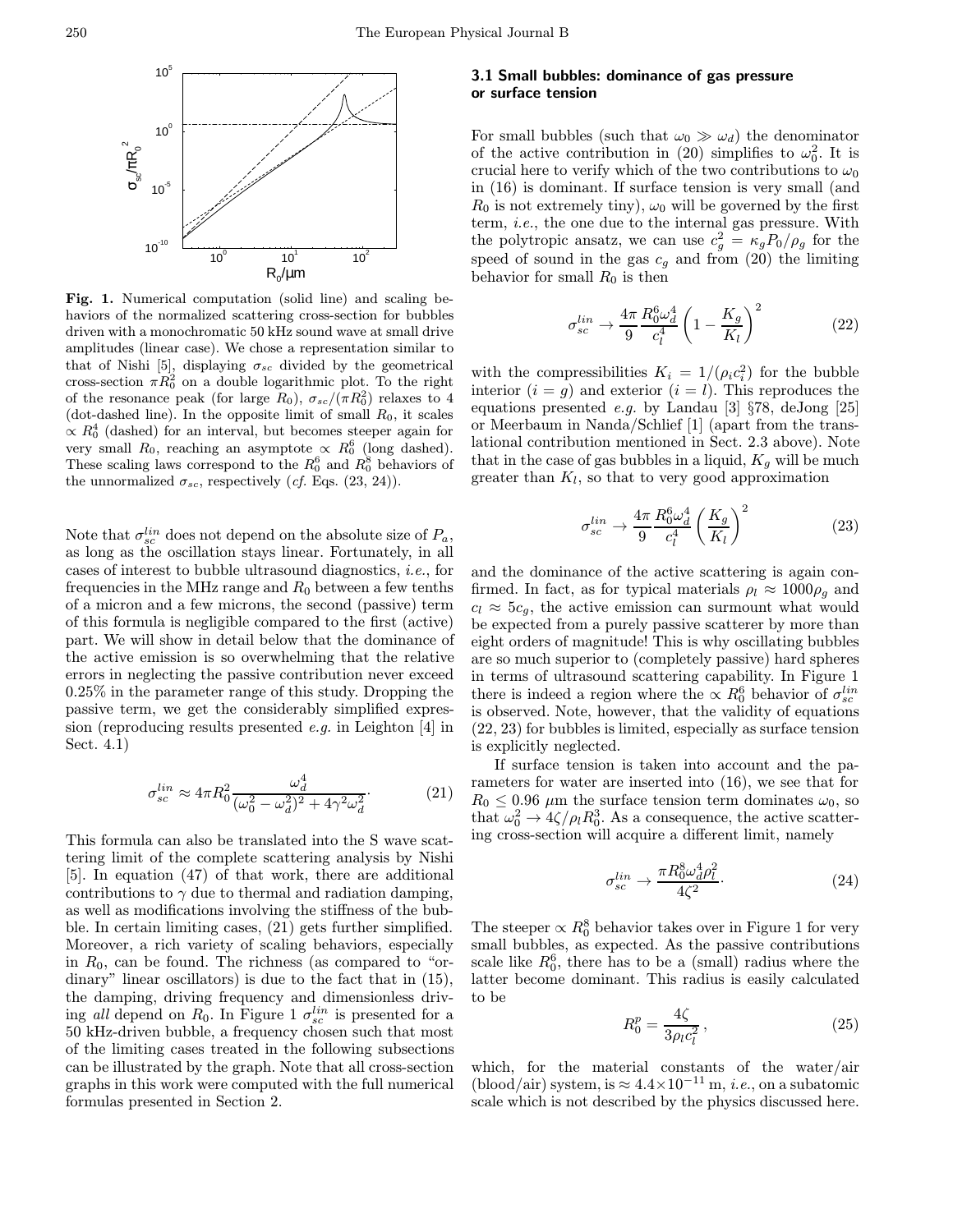

Fig. 2. Numerical computation (solid lines) and scaling behaviors of the normalized linear scattering (thick lines) and absorption (thin lines) cross-sections for bubbles driven with a monochromatic 3 MHz sound wave (diagnostic frequency). The resonance features as well as the large  $R_0$  limit of 4 (dotdashed) are again present in  $\sigma_{sc}/(\pi R_0^2)$ . Of the small  $R_0$  limits, only the surface tension governed  $\sigma_{sc}^{lin} \propto R_0^8$  remains (long dashed). The corresponding scaling laws for  $\sigma_{abs}^{\nu,lin}/(\pi R_0^2)$  are  $\propto R_0^{-1}$  (dashed) for large and  $\propto R_0^5$  (long dashed) for small  $R_0$ .

#### 3.2 Linear resonance

When  $R_0$  is such that  $\omega_0 \sim \omega_d$ , the bubble is near resonance, *i.e.*, its oscillation amplitude  $\epsilon$  and thus  $\sigma_{sc}^{lin}$  become much larger than for neighboring  $R_0$ . E.g., for the case of air bubbles in blood driven with  $\omega_d = 2\pi \times 3 \text{ MHz}$ , it reaches values of about 15 times the geometrical crosssection  $\pi R_0^2$  (*cf.* Fig. 2), *i.e.*, the normalized cross-section  $\sigma_{sc}^{lin}/(\pi R_0^2)$  is larger than for any other radius. From (21), it is easy to get

$$
\sigma_{sc}^{lin,res} \approx \frac{\pi (R_0^{res})^6 \omega_d^2}{4\nu_l^2},\tag{26}
$$

where  $R_0^{res}$  is determined by the condition  $\omega_0(R_0^{res}) = \omega_d$ . The height of the resonance peak is thus mainly determined by the strength of damping, i.e., the viscosity of the liquid. In water with its three times lower viscosity, the maximum cross-section is therefore 9 times higher than in blood. The (Lorentz shaped) resonance peak is the hallmark of the classical pictures of linear bubble scattering cross sections (see  $[1,4,5]$ ). We will see that this shape changes considerably in the nonlinear case.

#### 3.3 Large bubbles: the "soft sphere" limit

For large bubbles (but still obeying  $R \ll \lambda$ ),  $\omega_d \gg \omega_0$  and

$$
\sigma_{sc}^{lin} \to 4\pi R_0^2,\tag{27}
$$

i.e., the scattering cross-section becomes four times the geometrical cross-section, which is also reproduced in Figure 1. Equation (27) describes the behavior for all  $R_0$  if the bubble interior is arbitrarily compressible while surface tension is absent  $(\zeta = 0)$ . This can be seen if we imagine  $\kappa_g \to 0$  (implying  $c_g \to 0$  and  $K_g \to \infty$ ) and thus  $\omega_0 \to 0$ :

the resonance peak is shifted to very small  $R_0$  and every larger ambient radius results in the "soft sphere limit" cross-section (27).

In reality, for large bubbles there are of course still the interference contributions with the passive term  $\propto R_0^6$ . But the influence of  $P_s^p$  can only outweigh the active emis-But the initiative of  $\Gamma_s$  and only curve given the decision for  $R_0 > \frac{\sqrt{3}}{2\pi}\lambda$  (which is again easy to prove); this is already in a region where the assumption  $R_0 \ll \lambda$  is dubious. In fact, for diagnostic ultrasound with  $\omega_d = 2\pi \times 3$  MHz,  $\lambda \approx 500 \ \mu \text{m}$ , resulting in a critical radius for passive influence of  $R_0 \lesssim 140 \mu \text{m}$ . Thus, there is at most a very small region of transition until the scattering cross-section has to be described by completely different formulas (Mie scattering theory), and the bubbles in this region are of no interest to ultrasound diagnostics because of their size.

### 3.4 Other limits

There are a number of limiting cases of equations (20, 21) that go beyond the parameter space of this study; they are given here for completeness:

- In the limit of  $R_0 \gg \lambda$ , the cross-section relaxes to the limit  $\sigma_{sc} = 2\pi R_0^2$  [5]. This is only relevant for mm-sized or even larger bubbles.
- If we apply our formulas to solid spheres in a liquid rather than bubbles, i.e., we make the interior of the "bubble" much more stiff than the liquid, the main contribution in  $(22)$  is the *passive* scattering, as  $K_q/K_l \ll 1$ . The resulting cross-section is the "hard" sphere" Rayleigh limit

$$
\sigma_{sc}^{Ra} = \frac{4\pi}{9} \frac{R_0^6 \omega_d^4}{c_l^4}.
$$
\n(28)

In analogy to the case of the "soft sphere" above, the resonance peak is shifted to arbitrarily large radii for an arbitrarily stiff bubble, so that here (28) is valid for every finite  $R_0$ .

#### 3.5 The regime of ultrasound diagnostics

It is important to note that for the typical  $\mu$ m size bubbles of ultrasound diagnostics applications, the relevant limiting cases of the linear formulas (20, 21) are equations (24, 26, 27). The case of  $\sigma_{sc}^{lin} \propto R_0^6$  given by (22) does not occur, because the resonance radii  $R_0^{res}$  are  $$ for MHz driven bubbles – in the range of the crossover ambient radius  $R_0 \approx 0.96 \mu m$  between gas pressure and surface tension dominated resonances. Thus, the oscillations of bubbles with  $R_0 \nvert R_0^{\text{res}}$  are all surface tension dominated, and never show the  $R_0^6$  behavior. This is obvious in Figure 2, which shows the linear cross-sections for 3 MHz driven bubbles in blood. In contrast to Figure 1, there is a direct transition from the resonance peak to a curve  $\sigma_{sc}^{lin} \propto R_0^8$ .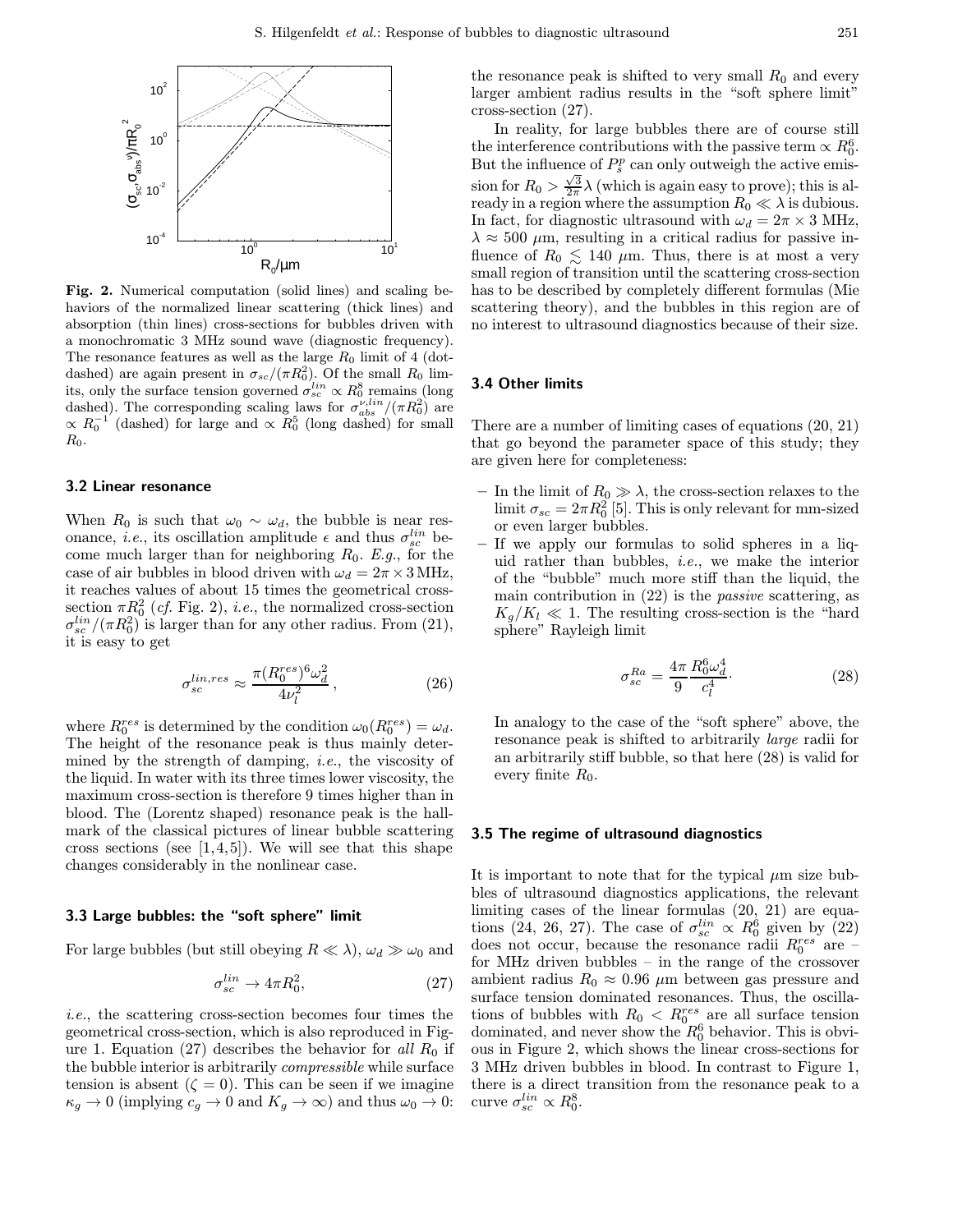#### 3.6 Linear absorption cross-sections

The linear analysis is naturally extended to absorption cross-sections; the analytical formula for  $\sigma_{abs}^{\nu}$  in the case of monochromatic driving is easily found via (14) and (17– 19) to be

$$
\sigma_{abs}^{\nu,lin} = \frac{16\pi\nu_l c_l}{R_0} \frac{\omega_d^2}{(\omega_0^2 - \omega_d^2)^2 + 4\gamma^2 \omega_d^2}.
$$
\n(29)

Here, the limiting cases for small bubbles show  $\sigma_{abs}^{\nu,lin} \propto R_0^3$  for small  $R_0$  for gas pressure dominated  $\omega_0$  and  $\sigma_{abs}^{\nu,lin} \propto R_0^5$  for the surface tension dominated case (see Fig. 2). Thus,  $\sigma_{abs}^{\nu,lin} \gg \sigma_{sc}^{lin}$  for small bubbles, *i.e.*, most of the energy incident on the bubble is converted into heat through viscous damping, whereas only a small part is available for sound emission. The already surprisingly high *scattering* cross-section for microbubbles is outnumbered considerably by the absorption cross-section. The same is true in resonance, where

$$
\frac{\sigma_{abs}^{\nu,lin,res}}{\sigma_{sc}^{lin,res}} \approx \frac{4\nu_l c_l}{(R_0^{res})^3 \omega_d^2} \approx 23
$$
\n(30)

can be calculated for  $f_d = 3$  MHz and the material constants of blood, in very good agreement with numerical computation  $(cf. Fig. 2)$ .

For large  $R_0$  above the resonance radius we have  $\sigma_{abs}^{\nu,lin} \propto R_0^{-1}$ ; as  $\sigma_{sc}^{lin}$  grows like  $R_0^2$ , we have in this range  $\sigma_{abs}^{\nu,lin} \ll \sigma_{sc}^{lin}$ , and the major part of the energy goes into sound emission.

# 4 Pulsed driving

## 4.1 The incident pulse

One assumption that allowed us to give simple analytical formulas was the monochromaticity of the driving. In reality, bubbles in ultrasound diagnostics are driven by the signal of a diagnostic transducer, which is almost always pulsed, and quite often (e.g. in pulse wave Doppler mode) the pulses are only a few wavelengths long.

In closer agreement with experimental reality, we therefore model the pressure pulse  $P(t)$  as

$$
P(t) = P_a \cos(\omega_d (t - t_c)) \exp\left(-\frac{h^2 \omega_d^2}{4} (t - t_c)^2\right), \quad (31)
$$

centered around  $t_c$  with relative width h. We choose  $h = 1/3$  here. After Fourier transform, the frequency space representation is

$$
P(\omega) = \frac{P_a}{h\omega_d} \left[ \exp\left( -\frac{(\omega - \omega_d)^2}{h^2 \omega_d^2} \right) + \exp\left( -\frac{(\omega + \omega_d)^2}{h^2 \omega_d^2} \right) \right].
$$
\n(32)

This spectrum is (almost) Gaussian in shape; the corresponding power  $\propto$   $|P(\omega)|^2$  decays to  $1/e^2$  of its maximum value within a distance of  $\pm h\omega_d$  around  $\omega_d$  (*cf.* 



Fig. 3. Modeled ultrasound diagnostics driving pulse. The upper part of the figure shows the time series  $P(t)$  (t normalized to  $T \equiv 1/f_d$ , the lower part the normalized Fourier spectrum of the acoustic power given by  $P(t)$ . It is centered around the mean frequency  $f_d = 3$  MHz and decays to  $1/e^2$  of its maximum value within  $hf_d = f_d/3 = 1$  MHz above and below  $f_d$ . This corresponds to the effective spatial extent of the pulse of  $\approx$  3 wavelengths.

Fig. 3). Thus, the reciprocal  $1/h$  of the relative width is an approximate measure for the spatial extension of the pulse (in wavelengths). In our example, the pulse is about 3 wavelengths long and corresponds to the shortest pulses routinely available in medical applications of diagnostic ultrasound.

#### 4.2 Effects on the cross-sections

As we are still in the linear limit, the pulsed driving can be understood as a superposition of monochromatic waves of frequency  $\omega$  with amplitudes proportional to the Fourier components  $P(\omega)$  in (32). The response will be therefore obtained from a convolution of the monochromatic response discussed above and the spectrum  $P(\omega)$ .

Figure 4 shows the cross-sections  $\sigma_{sc}(R_0)$  and  $\sigma_{abs}^{\nu}(R_0)$ for monochromatic and pulsed driving in comparison. The figure is a blow-up of the region near  $R_0^{res}$ , which is the only area where there are marked differences between the responses to the different drivings. As it may have been expected, the response curves for polychromatic driving are broader, because unlike the monochromatic case, where the single frequency  $\omega_d$  corresponds to a single, well-defined  $R_0^{res}$ , there are a number of  $R_0$  for which the bubbles react strongly to the most intense frequency components in  $P(\omega)$ . Correspondingly, a bubble driven at resonance by a monochromatic wave is a more effective scatterer than for pulsed driving, so that the maximum height of the cross-section curves is smaller in the latter case.

Moreover, with pulsed driving there is a slight, but significant shift in the maximum of both cross-sections towards larger  $R_0$ . This is due to the asymmetry in the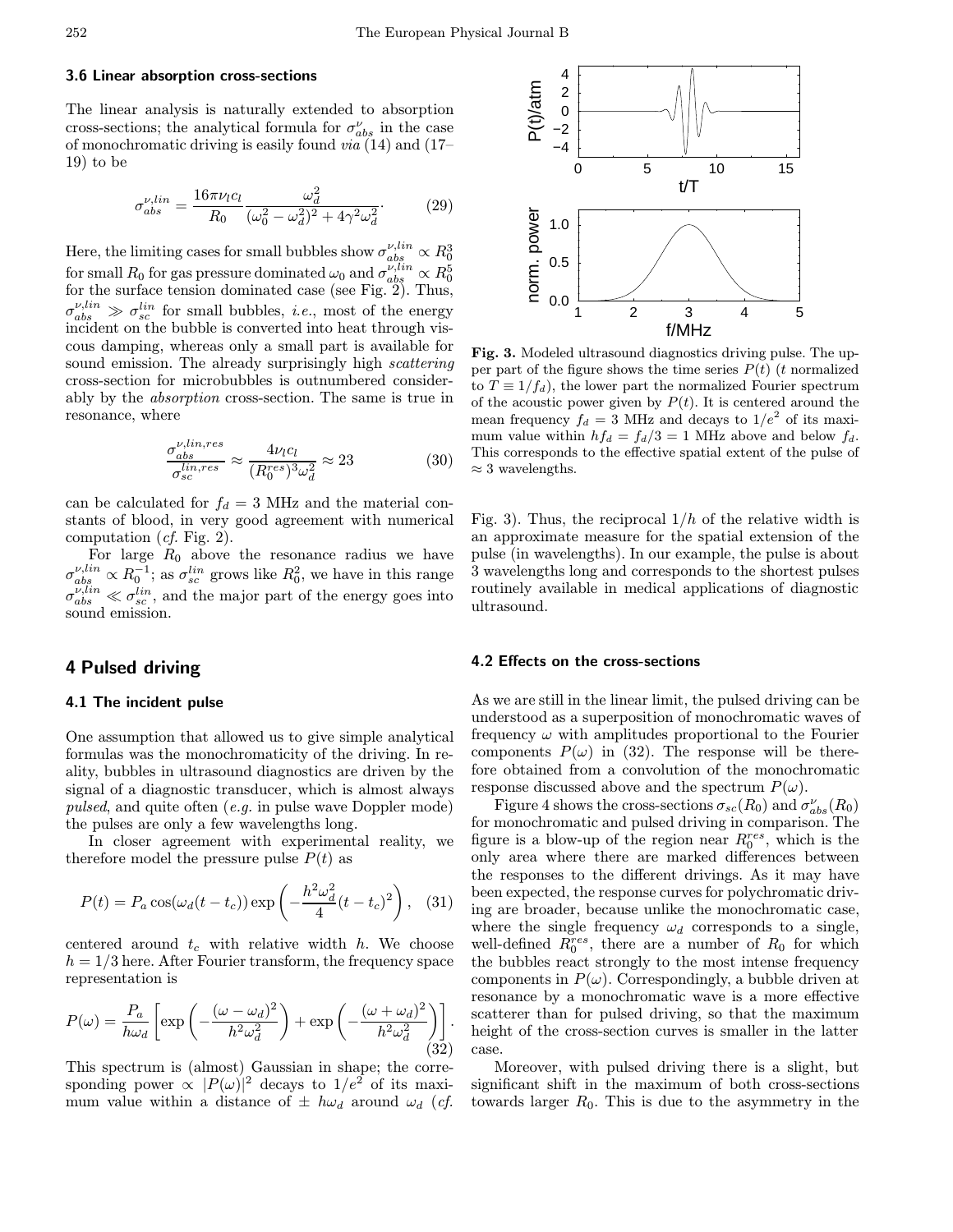

Fig. 4. Scattering (thick lines) and absorption (thin lines) cross-sections for bubbles driven by a monochromatic 3 MHz sound wave (dashed) and a diagnostic pulse according to (31) with center frequency 3 MHz (solid). The response to the polychromatic driving displays a broader, lower resonance peak, which is shifted towards larger  $R_0$ . Further away from resonance, the differences to the monochromatic case soon become negligible.

response curve around the resonance radius that is apparent already in the monochromatic case  $(cf. Fig. 4)$ : on increasing  $R_0$  from  $R_0^{res}$ , the cross-sections do not drop as rapidly as when  $R_0$  is decreased from the maximum of the curves. Therefore, the contributions in  $P(\omega)$ with  $\omega$  slightly smaller than  $\omega_d$  (which correspond to  $R_0(\omega) > R_0^{res}(\omega_d)$  will have a larger effect on  $\sigma_{sc}$  and  $\sigma_{abs}^{\nu}$  than the contributions with  $\omega$  slightly smaller than  $\omega_d$ , even if they are represented with the same weight in  $P(\omega)$ . Consequently, upon convolution of the spectrum, the cross-sections are increased for the larger  $R_0$  and the maximum of the curves is shifted towards  $R_0 > R_0^{res}(\omega_d)$ .

If the width of the pulse is varied, the peak shift and peak broadening vary correspondingly: thus, if the pulse becomes very short (shorter than one wavelength), the resonance structure is almost completely lost. Using longer and longer wavetrains (smaller  $h$ ), on the other hand, leads to successively sharper resonance peaks, while the repetitive oscillations of the bubble allow for the occurrence of subharmonic resonances, provided that the bubbles remain shape stable  $(cf. [6])$ .

# 5 Results of full nonlinear computations

Let us now come back to the general formulas presented in Section 2 and drop the assumption of linear response. We will find that the features of the nonlinear case can be quite different from the linear results presented above. Not surprisingly, the cross-sections now depend on the driving pressure amplitude  $P_a$ , which is not the case for linear driving. It should be noted that, in order to compare these results with experimental measurements, they have to be convoluted with the bubble size distribution, as in virtually all experiments the bubble suspensions are not monodisperse.



Fig. 5. Relative error of scattering cross-section computations with and without passive emission taken into account. The numerical calculations were performed using the complete formula (11) with or without the passive contribution and driving with an ultrasound diagnostics pulse according to (31). The curves correspond to driving pressure amplitudes  $P_a$  of 1−10 atm, in steps of 1 atm. The error is nowhere greater than about 0.25%.



Fig. 6. Total scattering cross-sections of bubbles driven by ultrasound pulses. From bottom to top:  $P_a = 1-10$  atm in steps of 1 atm. The linear profile of  $\sigma_{sc}$  is drastically changed for high  $P_a$ , the resonance radius shifts to smaller  $R_0$  due to nonlinearities and the cross-sections are much larger around the resonance radius than in the linear case (up to 3–4 orders of magnitude).

#### 5.1 Scattering cross-sections

With  $P(t)$  given by (31),  $I_{inc}$  can be computed, so that with equations (1, 6, 7–9),  $\sigma_{sc}$  results. Let us first convince ourselves that the passive part of (1) is tiny in the nonlinear case, too. In Figure 5 we present the relative errors made in determining scattering cross-sections from  $P_s^a(r,t)$  (or  $q_s^a(t)$ ) alone rather than from the full interference formula (11). It is easy to see that these errors are nowhere greater than about 0.25%, and in most cases much smaller. The huge advantage of (actively emitting) bubbles as scatterers compared to stiff solid bodies of similar size is here once more strikingly demonstrated. For computational simplicity, the cross-sections presented in the following figures were computed using only the active emission part.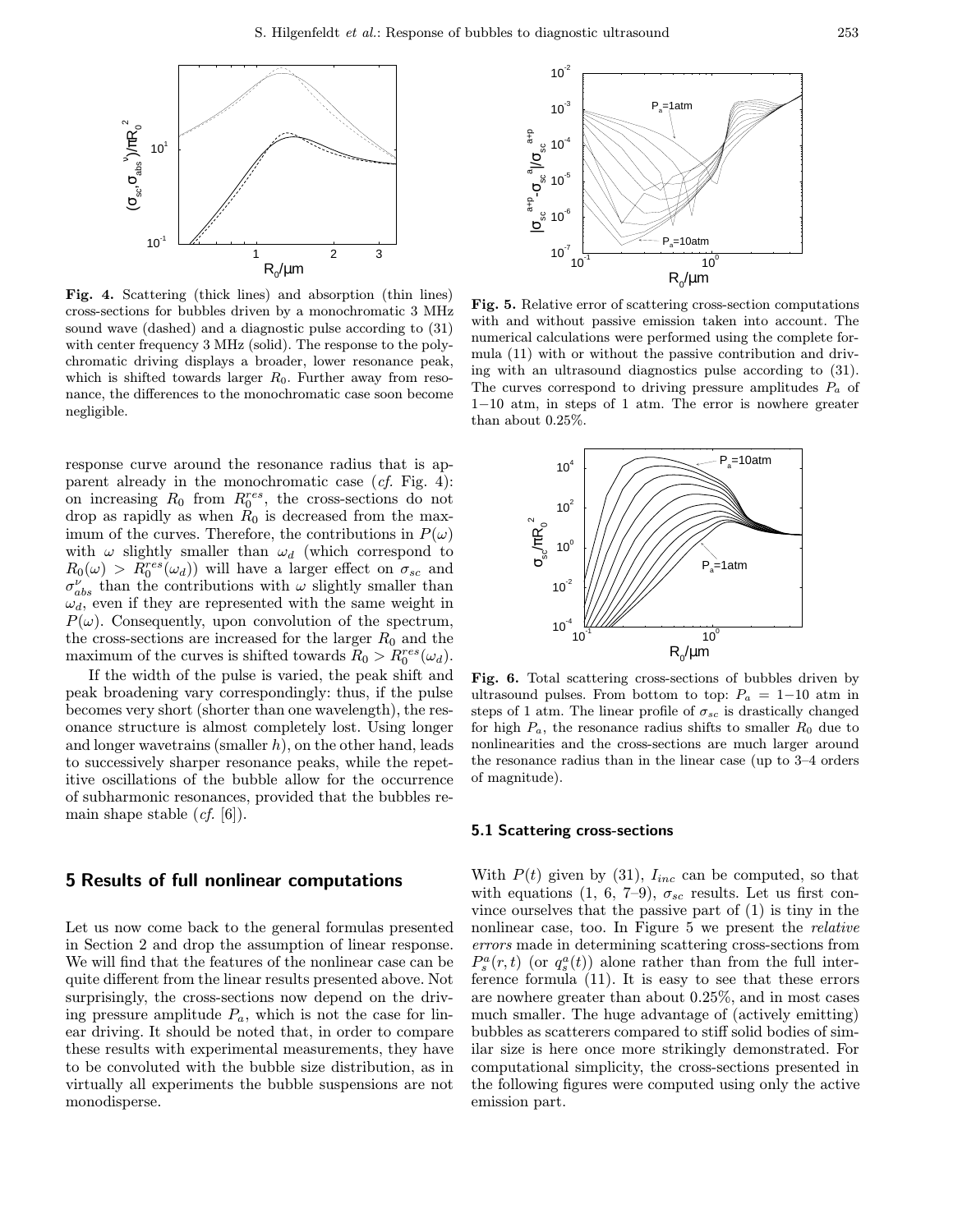Figure 6 shows the normalized cross-sections for various  $R_0$  ∈ {0.1 μm, 5.0 μm} and  $P_a$  = 1−10 atm (in 1 atm intervals). These values represent typical bubble sizes found in diagnostic bubble suspensions (often the size distribution shows a peak around  $R_0 \approx 1 \mu m$  [1]) and typical sound pressure amplitudes in the focus of clinical ultrasound devices. From linear analysis, we know what the cross-sections for  $P_a \to 0$  look like. This curve is readily reproduced for small  $P_a$ . While the curve for 1 atm is still essentially unaltered compared to the linear case, there are dramatic changes in  $\sigma_{sc}(R_0)$  with higher  $P_a$ . E.g., the resonance radius  $R_0^{res}$  undergoes a shift away from its linear value to smaller  $R_0$ , *i.e.*, in the opposite direction of the shift induced by the polychromatic pulse. This shift is explained by the nonlinearity of the oscillator (cf. [26]): when expanding the RP equation up to nonlinearities of third order, one obtains for the nonlinear eigenfrequency

$$
\omega_0^{NL} = \omega_0 + a^2 \left( \frac{3\beta}{8\omega_0} - \frac{5\alpha^2}{12\omega_0^3} \right),\tag{33}
$$

with the amplitude a of the oscillation and

$$
\alpha = -\left(2\omega_0^2 - \frac{2\zeta}{\rho_l R_0}\right), \quad \beta = \frac{10}{3}\omega_0^2 + \frac{14\zeta}{3\rho_l R_0}.\tag{34}
$$

It is easy to see that with these values we always have  $\omega_0^{NL} < \omega_0$ , *i.e.*, the bubble is an oscillator with a *soft* potential. With stronger nonlinearity,  $\omega_0^{NL}$  becomes smaller for a given  $R_0$ ; in order to be in resonance, we require  $\omega_d = \omega_0^{NL}$  with constant  $\omega_d$ . Therefore,  $R_0$  must be decreased in order to increase  $\omega_0$  beyond  $\omega_d$  to ensure that the resonance condition  $\omega_d = \omega_0^{NL}$  is again fulfilled. Thus, the nonlinear resonance radius  $R_0^{res,NL}$  is smaller than its linear counterpart. Note also that the resonance structure is blurred especially for high driving; this is in contrast to the case of monochromatic driving [6], where well-defined resonance radii can be recognized up to the highest  $P_a$ .

A most striking feature of Figure 6 is the tremendously enlarged scattering cross-section, especially at radii smaller than the linear resonance radius  $(i.e.,$  in the region of nonlinear resonance). Sometimes,  $\sigma_{sc}$  is greater by several orders of magnitude compared to the linear case (note the logarithmic scale). Only for  $R_0 \gg R_0^{res,lin}$  is the shape of the curve virtually unaltered. Thus, the scattering cross-sections for *small* bubbles (below  $\approx R_0 = 1 \mu m$ ) are severely underestimated by the linear theory.

The reason for this effect is found in the typical  $R(t)$ radius dynamics of nonlinearly driven bubbles: when  $P_a$  is sufficiently high, they undergo violent *collapsing* instead of just a smooth oscillation. This leads to high velocities and extraordinarily high accelerations of the bubble wall, exceeding  $10^9g$  in the solutions of (6) for the highest  $P_a$ of our study (even larger accelerations are known in other contexts of bubble dynamics, see [19]). These values of  $R$  and especially  $R$ , which far exceed those expected for linear response, lead to very high active emission pressures (*cf.* Eq. (3)) and thus to a huge  $\sigma_{sc}$ .



Fig. 7. Total viscous absorption cross-sections of bubbles driven by ultrasound pulses. From bottom to top:  $P_a$  = 1−10 atm in steps of 1 atm. The change in shape with growing  $P_a$  is not as drastic as for the scattering cross-sections.  $\sigma_{abs}^{\nu}$ is considerably smaller than  $\sigma_{sc}$  for the highest  $P_a$ , while it is much larger in the linear case of small driving.

### 5.2 Absorption cross-sections

In Figure 7 the viscous absorption cross-section  $\sigma_{abs}^{\nu}$  computed from equations (13, 14) is shown for the same parameter combinations as for  $\sigma_{sc}$  in Figure 6. As expected, the resonance peak undergoes similar nonlinear shifting. However, although  $\sigma_{abs}^{\nu}$  also shows a tendency to grow for higher  $P_a$ , it is obvious that its dependence on driving pressure amplitude is nowhere near as dramatic as in the case of the scattering cross-section. This is because in the computation of  $W_{dis}^{\nu}$  via (13), only the velocity  $\dot{R}$  is present, but not the acceleration, which is responsible for the tremendous sound emission, as argued in the previous section. As usual, the radiative processes are connected with acceleration, while the dissipative processes are governed by velocity. For high  $P_a$  we can therefore conclude that – regardless of the size of the bubble – most of the incident sound energy is scattered again into sound, and not dissipated via viscous forces.

#### 5.3 Secondary absorption

It is tempting to conclude that for the highest  $P_a$  we have the optimal situation for detection of scattered sound. This is not necessarily so, however, because of the spectrum of the emitted acoustic radiation. We show in a separate paper [9] that the most strongly driven bubbles emit sound in a spectrum of immense band width, with a large portion of the energy in the ultra high frequency part (GHz). These frequencies are readily absorbed (on a length scale of cm or less) by water or other media (blood, tissue) frequently encountered in diagnostic applications (*cf. e.g.* [27,28]). With this absorption, most of the sound energy is converted into heat. Figure 8 shows the example of the effectively detected scattered sound after the pulses have traveled through a 5 cm layer of water. The absorption properties of water are well known: the energy contained in every Fourier component (frequency  $f = \omega/2\pi$ )